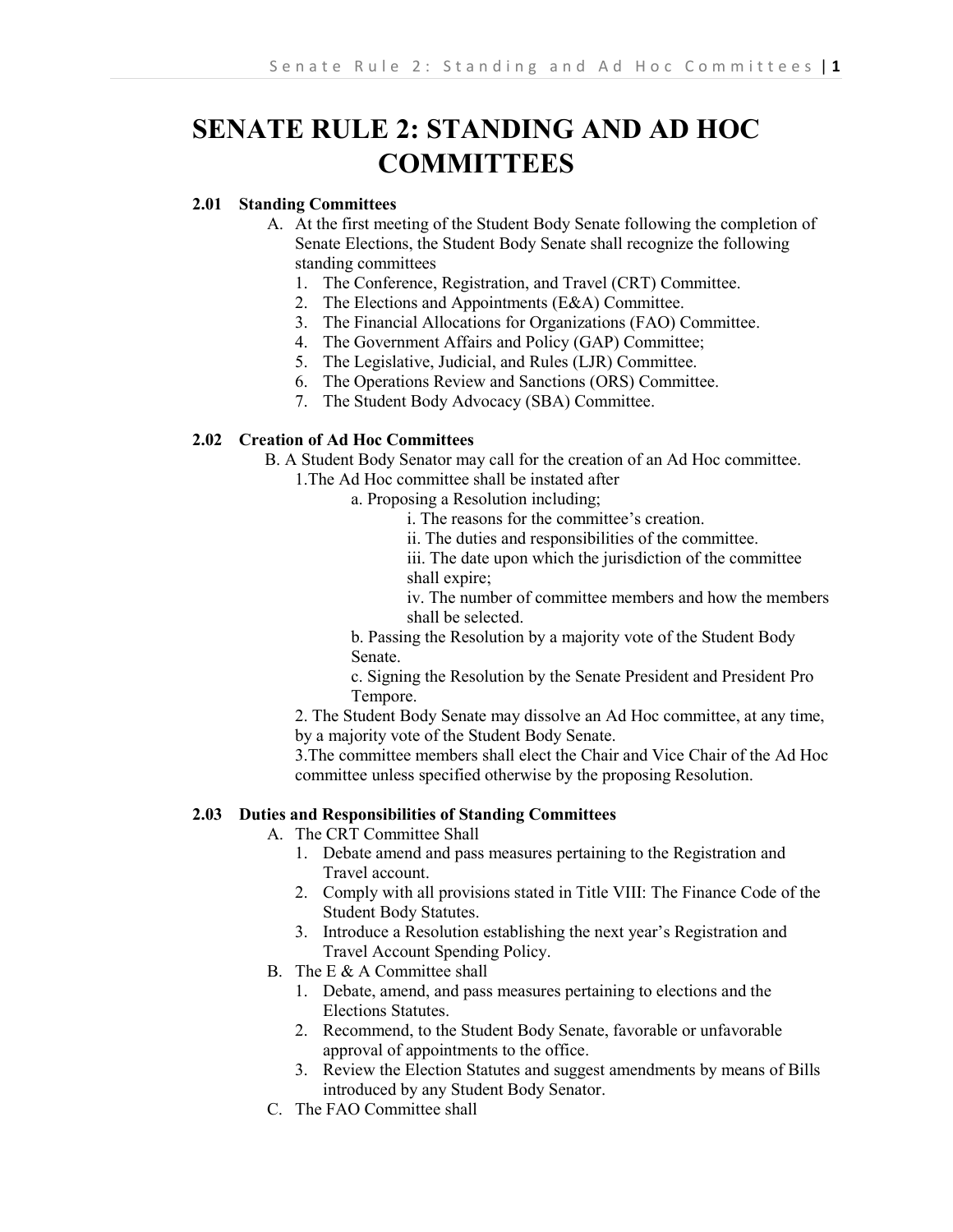- 1. Debate, amend, and pass measures pertaining to fiscal matters regarding the Senate Working Fund.
- 2. Comply with all provisions stated in Title VIII: The Finance Code of the Student Body Statutes.
- 3. Introduce a Resolution establishing the next year's Senate Working Fund Spending Policy.
- D. The GAP Committee Shall
	- 1. Review all state, local and federal legislation that may affect the student body.
	- 2. Review all Board of Governors policies, regulations, and resolutions that may affect the student body.
	- 3. Facilitate relations between the student body and their state and local government representatives to create awareness of any student issue.
	- 4. Participate in various activities to increase on-campus political engagement and open discussion with local and state elected officials.
	- 5. Serve as a non-partisan research group for the student body and inform students on legislation that may affect them, as well as avenues to advocate for both sides of the legislation.
	- 6. Introduce a Resolution in a Special Session that establishes the Legislative Priorities of the Student Government Association following the Senate Election, but no later than thirty (30) days prior to the state of Florida's legislative session.
- E. The LJR Committee shall
	- 1. Debate, amend, and pass measures pertaining to the Constitution, Statutes, and Senate Rules, excluding sections which are under the jurisdiction of other standing committees.
	- 2. Review the Constitution, Statutes, and Senate Rules and suggest amendments by means of Bills or Resolutions introduced by any Student Body Senator.
	- 3. Maintain an updated version of the Constitution, Statutes, and Senate Rules.
	- 4. Conduct a preliminary review once an affidavit for impeachment has been filed against any Student Government Agent and decide whether to dismiss the charge or move the affidavit to the Student Body Senate floor.
	- *5.* Be responsible for hearing and ruling on all Student Body Senator Absences submitted in accordance with *Senate Rule 7: Student Senator Absences.*
- F. The ORS Committee shall
	- 1. Hear, investigate, resolve, and/or make recommendations regarding concerns related to any operation funded through the Registration and Travel & Senate Working Fund accounts.
	- 2. Distribute and collect post-event and post-travel forms from all Registered Student Organizations and individuals funded through the accounts of the Student Body Senate.
	- 3. Debate, amend, and pass measures pertaining to Title VIII: The Finance Code section of the Student Body Statutes.
	- 4. Review Title VIII: The Finance Code of the Student Body Statutes and suggest amendments by means of Bills introduced by any Student Body Senator.
	- 5. Assess events funded by all Student Body Senate accounts.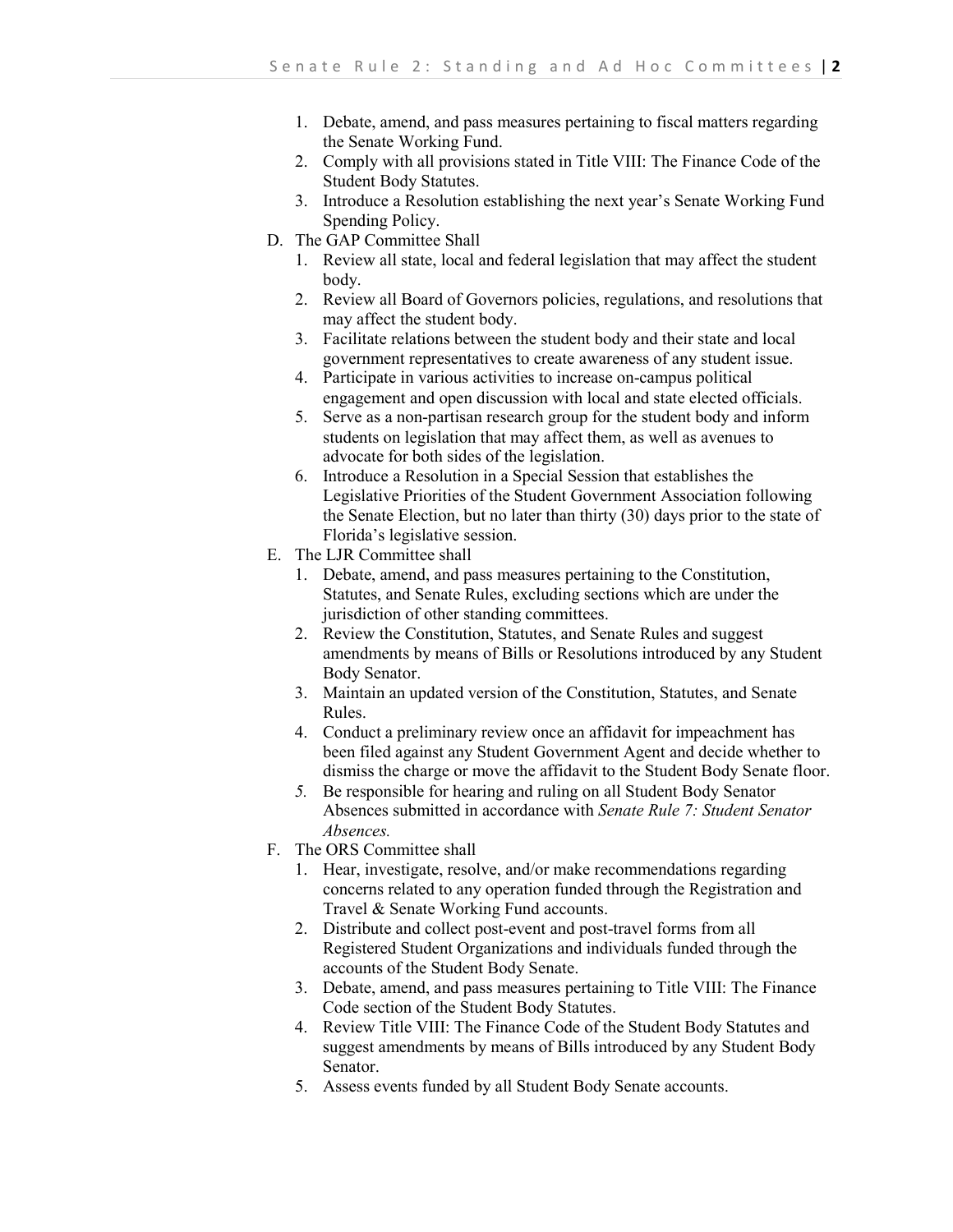- 6. Forward all findings to the Comptroller, the Student Body Senate, and A&SF Budget Committee.
- 7. Comply with all provisions stated in Title VIII: The Finance Code of the Student Body Statutes.
- G. The SBA Committee shall
	- 1. Debate, amend, and pass measures advocating on behalf of the student body regarding student, and university affairs.
	- 2. Maintain a form of outreach to students regularly to learn what issues the student body has on and off campus and be in constant review of those issues.
	- 3. Review of student affairs and matters including, but not limited to, educational, environmental, economic, transportation, and health, and safety concerns on and beyond the University of Central Florida campuses that affects the students at the University of Central Florida.
	- 4. Review all University policies, regulations, and resolutions that may affect the student body.

## **2.04 Membership of Committees**

- A. Any committee member may resign at any time by submitting a written resignation to the Committee Chair.
- B. The Senate President may remove a committee member from any committee with written concurrence of the Senate Executive Committee which may be overturned by a majority vote of the Student Body Senate.
- C. Any Student Body Senator who goes without sitting on at least one (1) Senate Standing or Ad Hoc committee for two (2) consecutive weeks, without previous approval of the Student Body Senate, shall be considered resigned from the Student Body Senate.
- D. No Student Body Senator shall serve as a member of more than two (2) Standing committees and two (2) Ad Hoc committees at any one time, except for the Senate President Pro Tempore or the appointed Deputies Pro Tempore.
- E. No Student Body Senator shall be the Chair of more than one (1) Standing committee or one (1) Ad Hoc committee at the same time.

#### **2.05 Reference of Measures to Committee**

- A. The Chair shall refer all measures to the appropriate Standing or Ad Hoc committee(s), with only one (1) having amending jurisdiction.
- B. Should a Student Body Senator desire to have a measure referred to a particular committee, the Student Body Senator may move to do so; in which the motion must be passed by a majority vote.
- C. A reference shall be in effect when the Chair announces the fact at a Student Body Senate Meeting and when it is recorded in the meeting minutes.

## **2.06 Procedure in Committee Meetings**

- A. Measures given notice of introduction or that originated in committee with majority approval of the committee shall be acted upon at a committee meeting.
- B. Measures shall be released from the committee after a holding period of two (2) weeks of time, unless the committee votes favorably to retain said measure in committee.